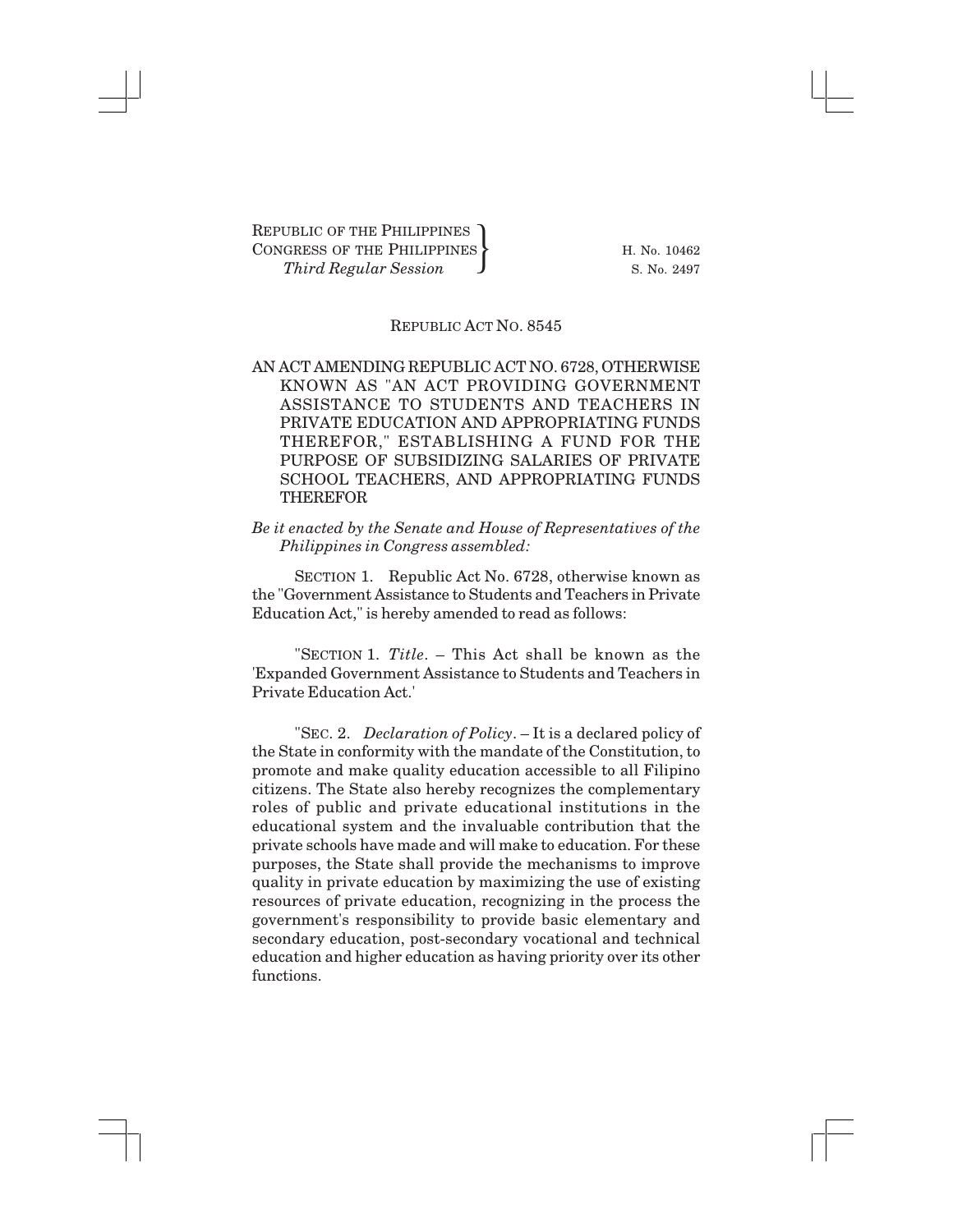"Elementary education is the first six (6) years of basic education, excluding pre-school and grade seven, the completion of which is attested by a certificate issued by or with permission of the Department of Education, Culture and Sports. Secondary education is the next four (4) years of basic education, the completion of which is attested by a high school diploma issued by or with permission of the Department of Education, Culture and Sports.

"Post-secondary education may be education and training in non-degree vocational and technical courses offered in postsecondary vocational and technical institutions or education in degree courses offered by higher educational institutions, the completion of which are attested by a certificate or diploma issued by or with permission of the Technical Education and Skills Development Authority (TESDA) or the Commission on Higher Education (CHED), respectively.

"SEC. 3. *Criteria for Assistance.* – The programs for assistance shall be based on a set of criteria which shall include, among others, tuition fees charged by the schools, the socioeconomic needs of each region giving priority to the Social Reform Agenda (SRA) provinces, overall performance of the schools, the academic qualifications and the financial needs of the students and the teachers and the financial needs of the schools, as well as the geographic spread and size of student population.

"In addition to the foregoing criteria, within such reasonable time as the respective State Assistance Council may determine, student grantees under the Private Education Student Financial Assistance Program shall be enrolled in schools which have accredited programs or are applying for accreditation as may be recognized by the respective State Assistance Council.

"Preference shall be given to students whose family income is not more than Seventy-two thousand pesos (P72,000) or such amounts as may be determined by the respective councils, as defined hereinafter.

"For purposes of this Act, programs of assistance to students and teachers of private post-secondary vocational and technical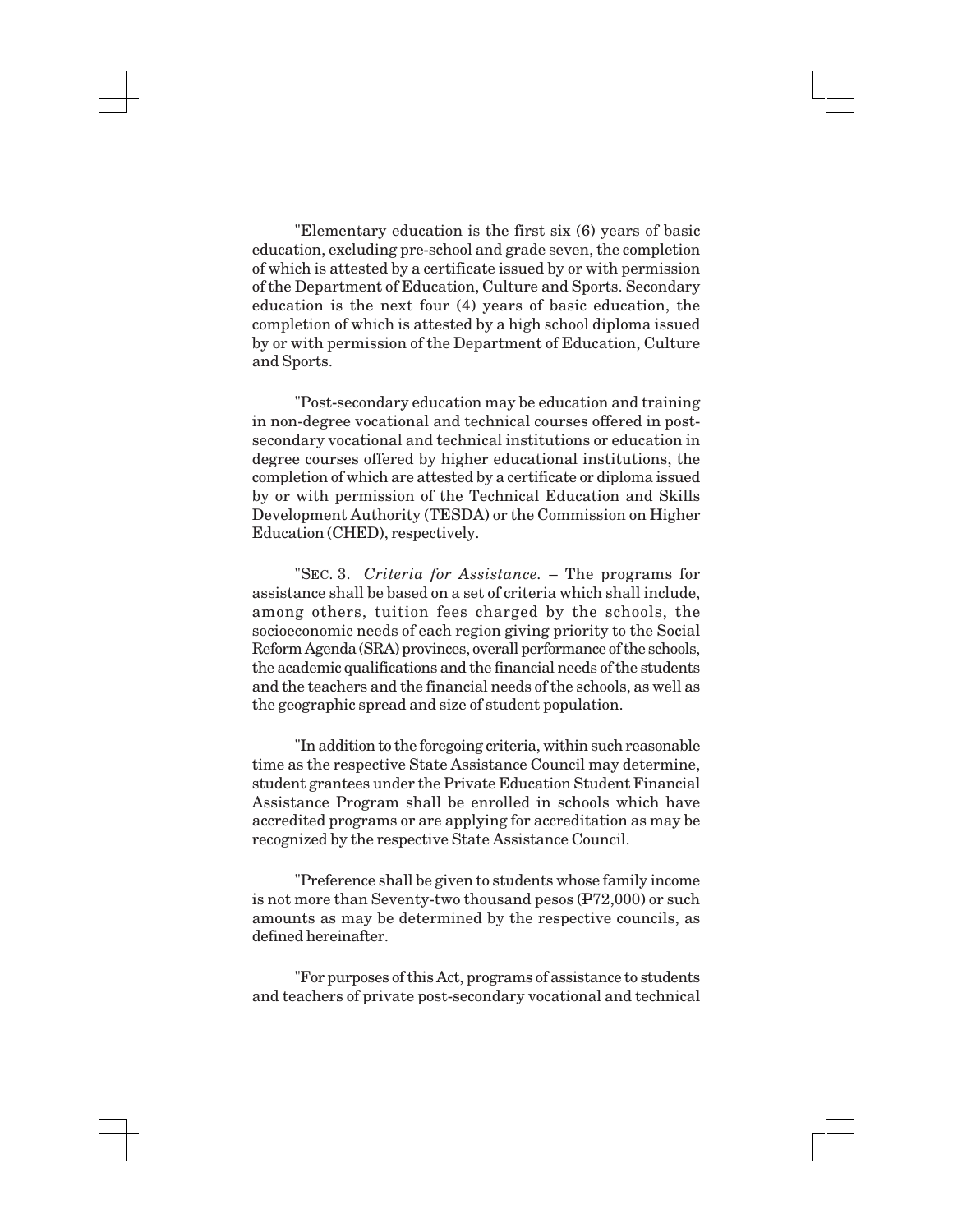institutions and higher educational institutions shall likewise be extended to students and teachers of community colleges in degree and non-degree programs. Implementation of the program shall encourage students to undergo post-secondary vocational and technical and higher education courses in the same region where their families reside.

"The programs of assistance under this Act shall be extended only to students who are citizens of the Philippines.

"The State Assistance Council, jointly with the Department of Education, Culture and Sports (DECS), the CHED and the TESDA shall formulate measurement standards for the evaluation of the quality of courses as well as the standing and status of the recipient institutions.

"Within five (5) years from the approval of this Act, the assistance shall be given to schools: *Provided*, That the present allocation of the tuition fee and other income of the schools shall be used at the same proportion and allocation as provided by law.

"SEC. 4. *Forms of Assistance.* – Assistance to private education shall consist of assistance to students and assistance to teachers.

"The following are forms of assistance to students in private education:

"(1) Tuition fee supplements for students in private high schools, including students in vocational and technical courses;

"(2) High School Textbook Assistance Fund: *Provided*, That the textbook assistance per student in private high schools shall be determined by the council and shall not exceed what students in public high schools are provided on a per student basis under a comprehensive textbook program of the Secondary Education Development Program (SEDP): *Provided, further,* That the textbook assistance shall be granted only to beneficiaries of tuition fee supplements and educational service contracting scheme provided in this Act;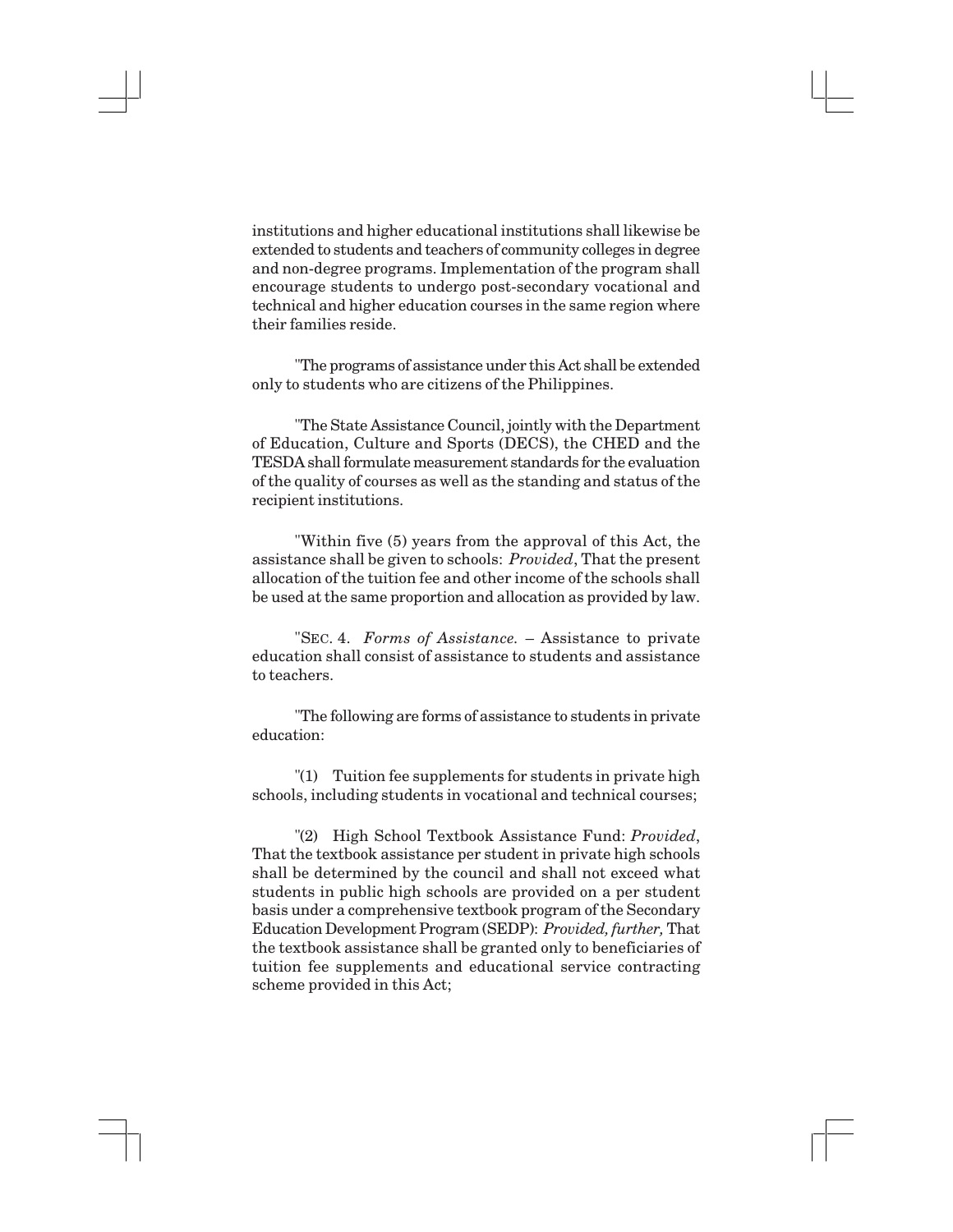"(3) Expansion of the existing Educational Service Contracting (ESC) Scheme;

"(4) The voucher system of the Private Education Student Financial Assistance Program (PESFA);

"(5) Scholarship grants to students graduating as valedictorians and salutatorians from secondary schools;

"(6) Tuition fee supplements to students in private colleges and universities; and

"(7) Education Loan Fund.

"The following are forms of assistance to teachers and faculty in private education:

"(1) In-service training fund for teachers in private high schools; and

"(2) College Faculty Development Fund.

"SEC. 5. *Tuition Fee Supplements for Students in Private High Schools.*  $- (1)$  Financial Assistance for tuition for students in private high schools shall be provided by the government through a voucher system in the following manner:

"(a) For students enrolled in schools charging an amount as may be determined by the State Assistance Council, the government shall provide them with a voucher in such an amount as may be determined by the council: *Provided,* That the government shall reimburse the vouchers from the schools concerned within one hundred twenty (120) days from the close of the registration period.

"(2) Assistance under paragraph (1), subparagraph (a) shall be guaranteed to all private high schools participating in the program for a number of slots as of the effectivity of this Act as the total number of students who availed of tuition fee supplements for school year 1997-1998: *Provided,* That the State Assistance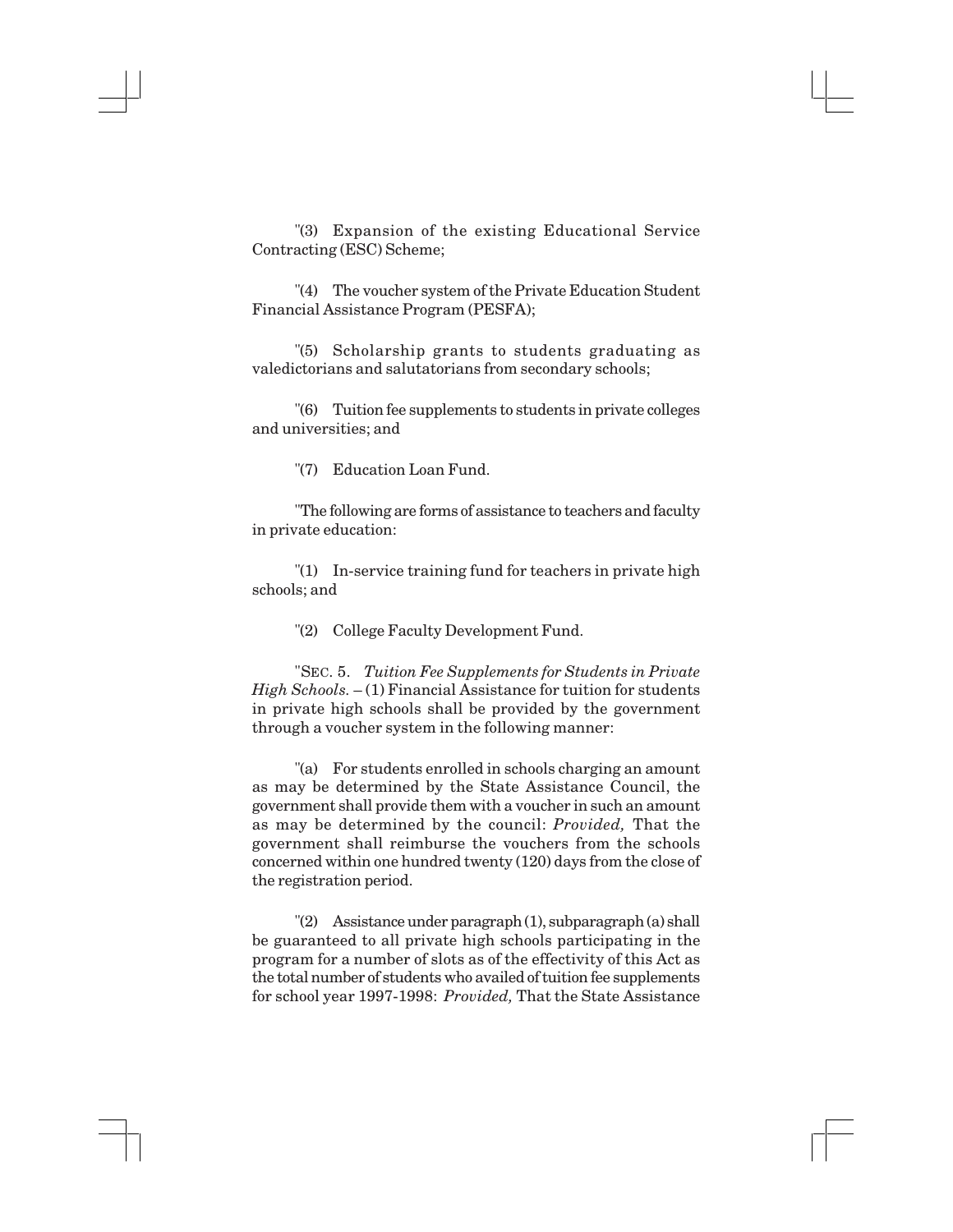Council may in subsequent years determine additional slots and/ or additional participating high schools as may be deemed necessary.

"SEC. 6. *High School Textbook Assistance Fund.* – There shall be established in the Department of Education, Culture and Sports (DECS), a High School Textbook Assistance Fund, so that assistance on a per student basis shall be given to students enrolled in private schools exclusively for the purchase of high school textbooks, in support of the implementation of the Secondary Education Development Program: *Provided,* That the textbook assistance per student in private high schools shall be determined by the council and shall not exceed what students in public high schools are provided on a per student basis: *Provided, further,* That the textbook assistance shall be granted only to beneficiaries of tuition fee supplements and educational service contracting scheme provided in this Act.

"SEC. 7. *Expansion of the Existing Educational Service Contracting (ESC) Scheme*. – (a) The Department of Education, Culture and Sports (DECS) shall continue to enter into contracts with private schools whereby the government shall shoulder the tuition and other fees of high school students who shall enroll in private high schools under this program.

"(b) The Department shall also enter into contracts with private schools in communities where there are no public high schools, in which case the Department shall shoulder the tuition and other fees of students who shall enroll in said private schools.

"(c) The amount of assistance to be given by the government under this section shall not exceed that determined as the per student cost in public high schools.

"(d) The Department shall fully pay the subsidized amount to participating schools not later than one hundred eighty (180) days from the close of the registration period.

"(e) The amount of assistance shall be allocated and distributed among the sixteen (16) regions in proportion to the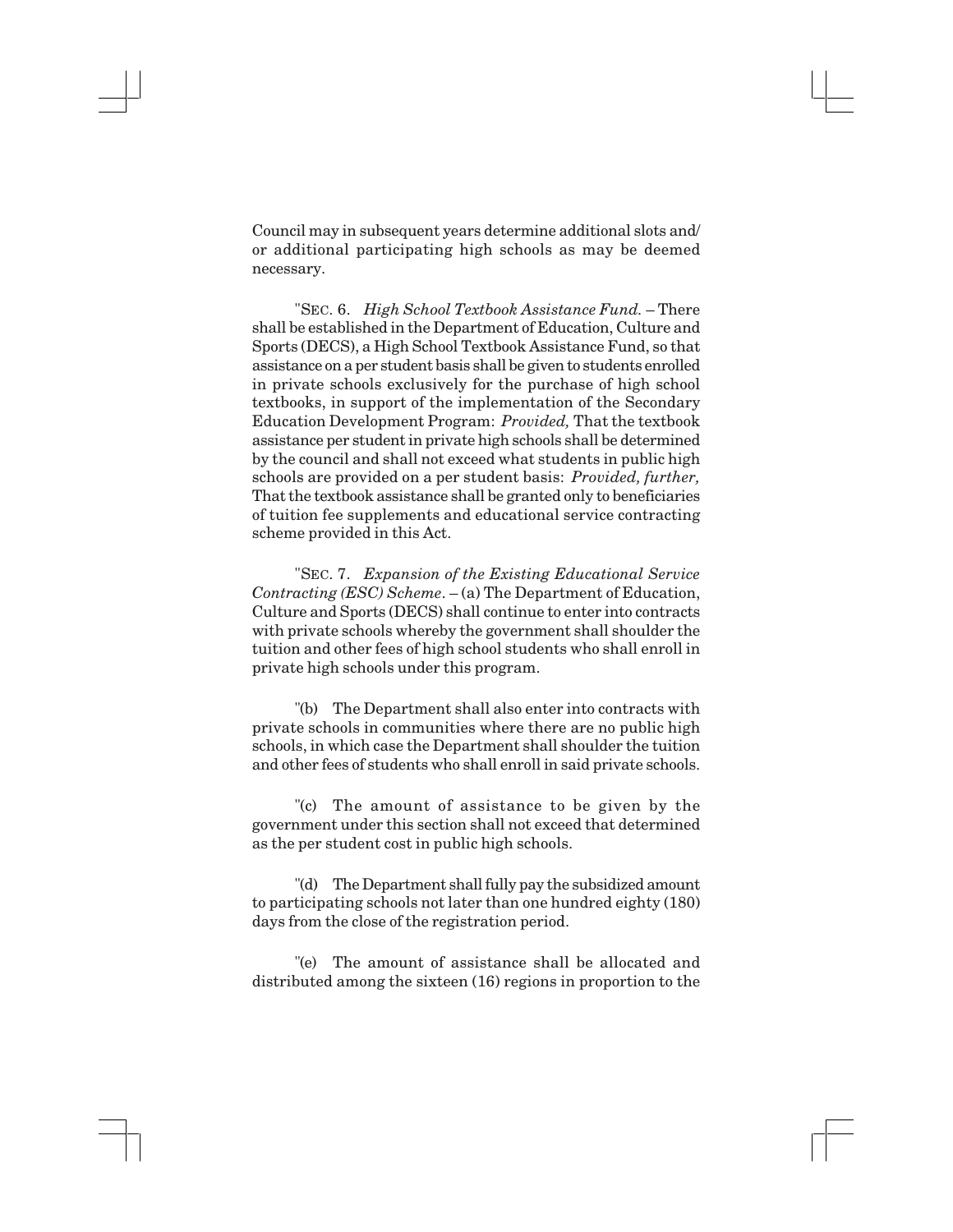total population as well as the high school age population for the first school year: *Provided,* That starting school year 1998, an equalization scheme shall be implemented by the State Assistance Council.

"(f) The amount of assistance to private high schools participating in the program shall be guaranteed for a number of slots as of the effectivity of this Act as the number of students availing of educational service contracting assistance for school year 1997-1998: *Provided,* That the State Assistance Council may, in subsequent years determine additional slots and/or additional participating private high schools as may be deemed necessary.

"SEC. 8. *Assistance to College Freshmen*. – (a) The Voucher System of Private Education Student Financial Assistance (PESFA) Program. The existing Private Education Student Financial Assistance (PESFA) Program which covers degree and non-degree vocational/technical courses shall be expanded so that all qualified enrolling first year students can benefit from a scholarship, plus an allowance. Such financial assistance shall be granted to deserving underprivileged students, who shall be selected on the basis of family income, geographic spread and results of competitive examinations to be given by the CHED for degree courses and the TESDA for non-degree vocational/technical courses in all secondary schools in coordination with the DECS. The program shall be equitably allocated to provinces and cities in accordance with regional and national plans to priority courses as determined by the CHED and the TESDA.

"For purposes of this Act, an underprivileged student shall refer to a student whose gross income, if any, and that of the combined annual gross income of his/her parents do not exceed Seventy-two thousand pesos (P72,000).

"(b) Tuition Waiver. - Private post-secondary vocational and technical institutions and higher educational institutions shall provide for full or half tuition waivers for five percent (5%) of the entering freshmen, which shall include among others, valedictorians and salutatorians of both public high schools and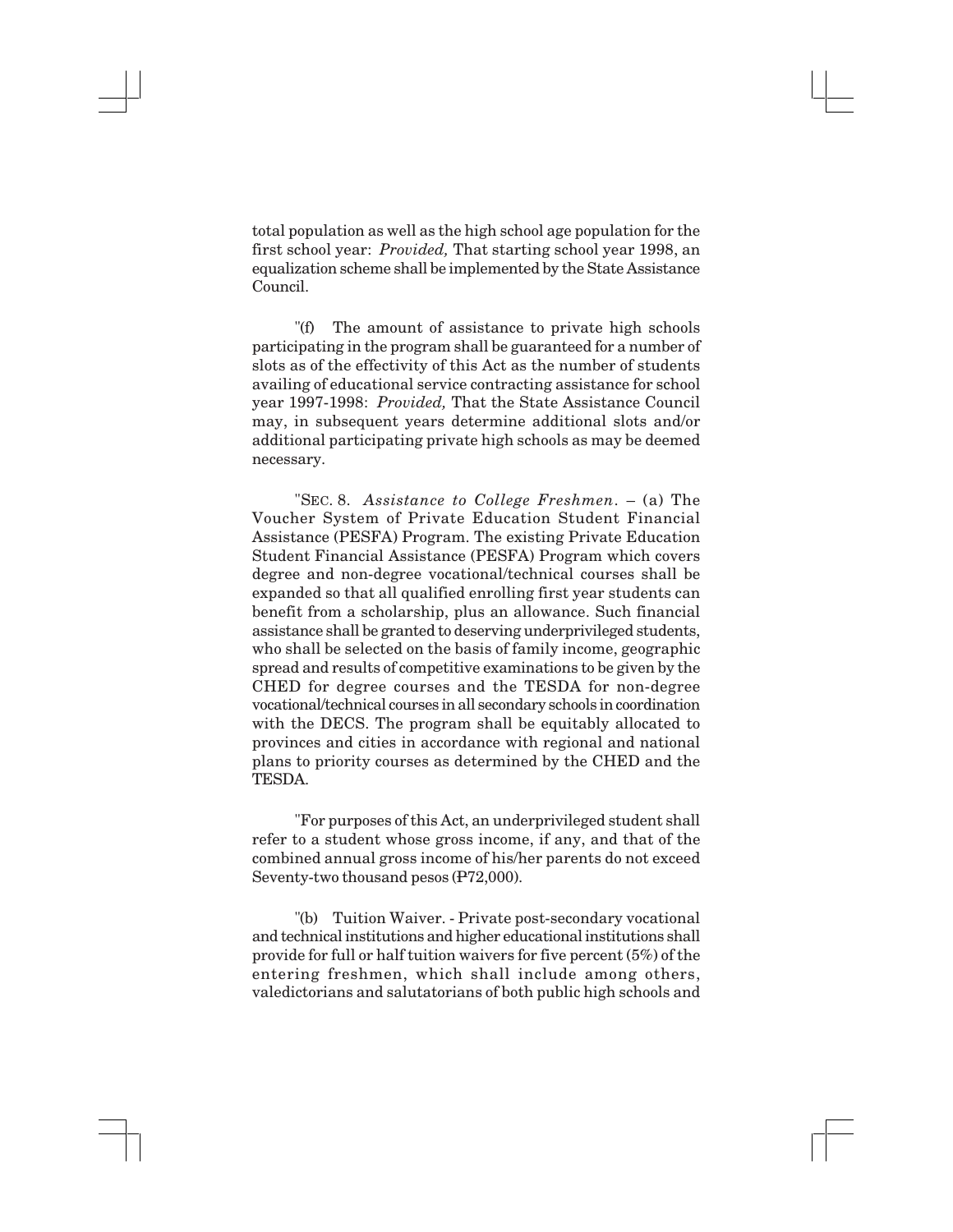private high schools: *Provided*, That those valedictorians and salutatorians meet admission tests of the schools concerned.

"(c) Allowance for Valedictorians. - Subject to rules and regulations as may be promulgated by the State Assistance Council, valedictorians referred to under subparagraph (b) above, may, in addition to tuition waivers granted by the school concerned, be entitled to such allowances from the government as are provided to PESFA grantees, provided they shall enroll in priority courses.

"(d) Allowance for other Honorees. - In case the graduating class is composed of more than two hundred and fifty (250) students, all salutatorians and first honorable mention graduates thereof may also be entitled to the allowance granted to valedictorians under the preceding paragraph.

"SEC. 9. *Further Assistance to Students in Private Colleges and Universities.* – Tuition fee supplements for students of private post-secondary vocational and technical institutions and higher educational institutions enrolled in priority course programs determined by the TESDA and the CHED shall be provided by the government through a voucher system in the following manner:

"For students in priority programs in schools charging an effective per unit tuition rate of such amount as may be determined by the State Assistance Council, the government shall provide the student with a voucher for the amount of tuition fee supplement determined by the State Assistance Council.

"Government assistance and tuition increases as described in this Section shall be governed by the same conditions as provided under Section 5(2).

"SEC. 10. *Education Loan Fund*. – (a) 'Study Now, Pay Later Plan.' There is hereby created a special fund to be known as the Students' Loan Fund to be administered by the CHED and the TESDA or upon delegation by the CHED by the Student Loan Fund Authority created under Republic Act No. 6014 which is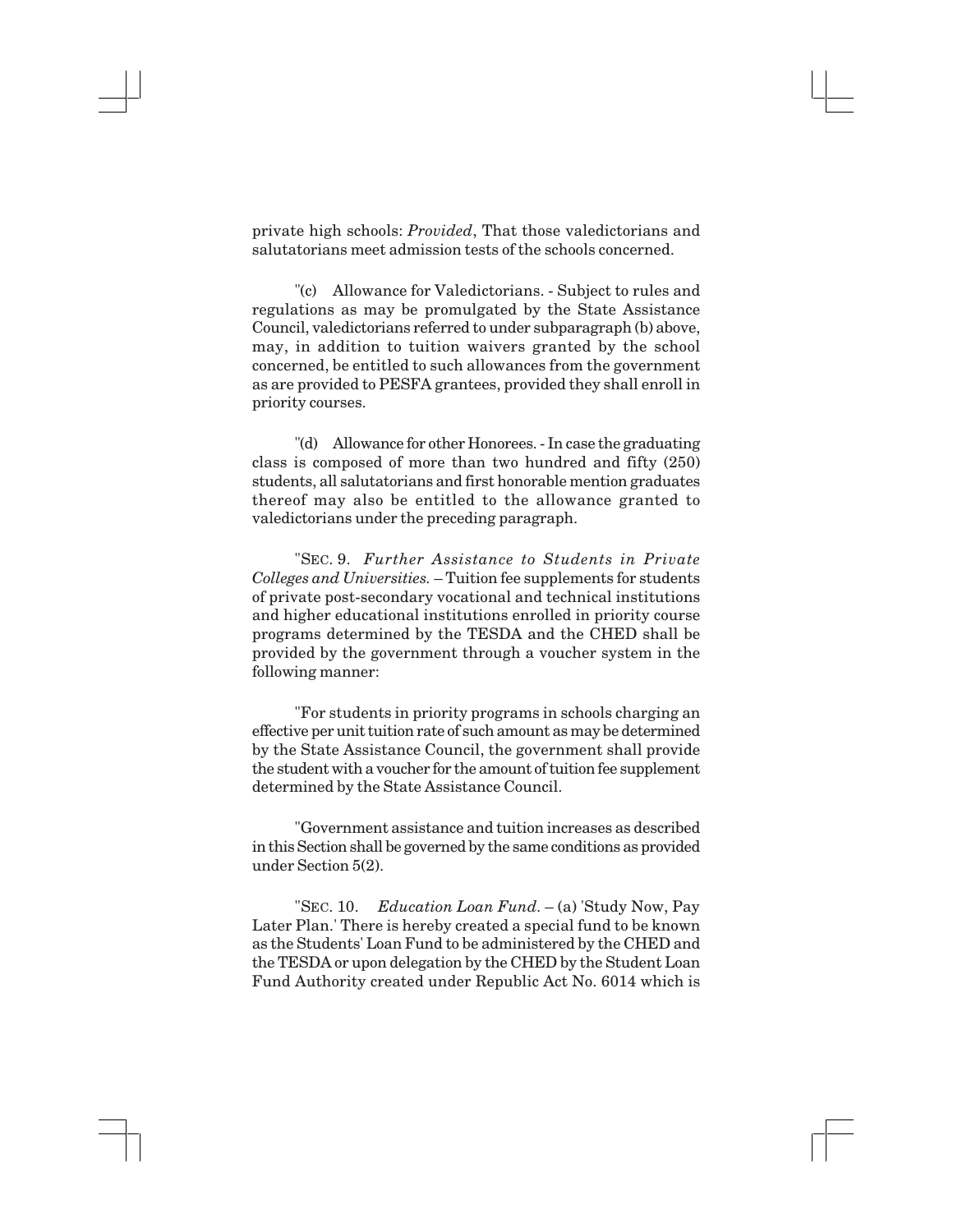hereby reinstituted pursuant to the terms of the same Republic Act which shall be used to finance educational loans to cover matriculation and other school fees and educational expenses for book subsistence, and board and lodging.

"(b) Amounts covering payments for tuition and other school fees shall be paid directly to the school concerned.

"(c) Any loan granted under this section shall be paid by the student-debtor after he has finished the course or profession for which the proceeds of the loan was expended, but only after a period of two (2) years from the time he has acquired an employment: *Provided, however,* That interest at the rate of not more than six percent (6%) *per annum* shall accrue on the balance thereof.

"(d) Social Security Fund. - The Social Security System shall make available low interest educational loans to its members and to private educational institutions for school buildings and/ or improvement of their plants and facilities.

"SEC. 11. The right of any student to avail himself/herself of the benefits under this Act shall not apply if he/she fails for one (1) school year in the majority of the academic subjects in which he/she has enrolled during the course of his/her study unless such failure is due to some valid cause beyond his/her control.

"SEC. 12. *In-service Training Fund (Inset Fund).* – For the purpose of improving the quality of teaching in private secondary education, there is hereby established in the Department of Education, Culture and Sports an Inset Fund to provide for the upgrading of knowledge and teaching competencies in critical subject areas and for the modernization of teaching techniques and strategies, including training in the use of computers and of other multi-media educational technologies to assist instruction: *Provided*, That the Inset Fund shall be available only to qualified licensed teachers in participating private high schools as determined by the State Assistance Council: *Provided, further,* That the amount of Inset Fund available to private secondary education shall not exceed that available to public secondary education on a per capita basis.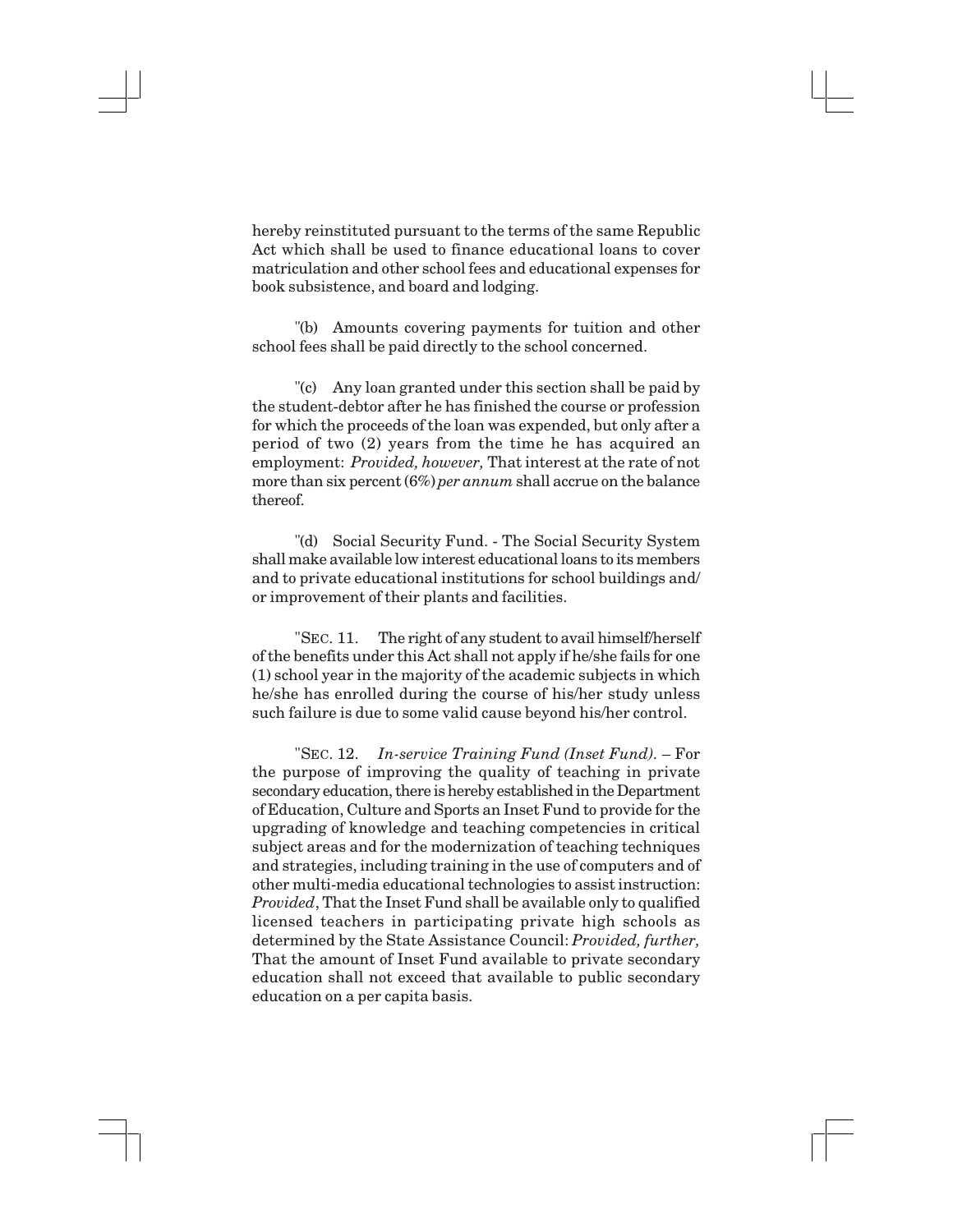"SEC. 13. *College Faculty Development Fund.* – For the purpose of improving the quality of teaching in private postsecondary vocational and technical institutions and higher educational institutions, there is hereby established in the TESDA and the CHED, a College Faculty Development Fund to provide for scholarships for graduate degree, degree and non-degree workshops or seminars for faculty members in private postsecondary vocational and technical institutions and higher educational institutions: *Provided,* That faculty member recipients of such scholarships shall serve as many number of years return service for every year of scholarship availed of as may be determined by the State Assistance Council in conformity with prevailing National Economic and Development Authority (NEDA) policies on return service of government scholars. The scholarship shall be in priority courses as determined by the TESDA and the CHED and cannot be awarded to promote or inhibit sectarian purposes.

"SEC. 14. *Teachers' Salary Subsidy Fund*. – A Teachers' Salary Subsidy Fund is hereby established in the DECS to grant government subsidy to teachers in private high schools participating in the programs of assistance provided in this Act: *Provided,* That the total monthly salary which includes the subsidy to be received by such private high school teachers shall not be more than eighty percent (80%) of the salary of his counterpart in the public sector: *Provided, further,* That the amount of monthly subsidy shall not exceed the amount of any monthly salary increase that teachers in public high schools shall after the effectivity of this Act hereinafter receive: *Provided, further,* That private high school teachers qualified to receive subsidy under this Act are duly licensed by the Professional Regulation Commission: *Provided, further*, That the government shall provide them with a voucher for the salary subsidy which shall be reimbursed directly to the teachers within sixty (60) days after the close of the school year upon submission of proof of qualification and actual teaching service in a participating private high school: *Provided, further*, That the present allocation out of increases from tuition and other income shall be maintained: *Provided, finally,* That in case of insufficiency of funds, priority shall be given to married teachers supporting a family.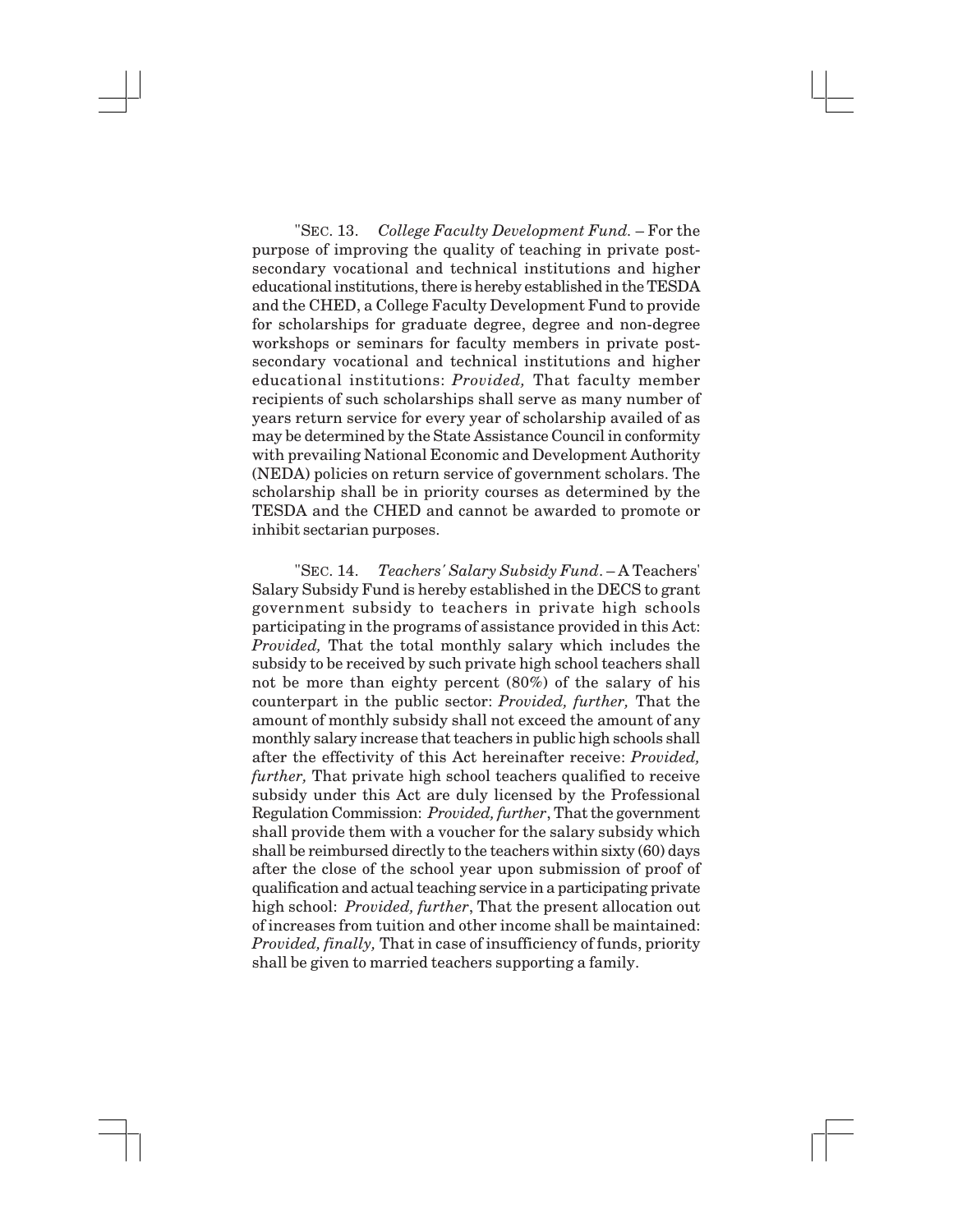"SEC. 15. *Program Administration/Rules and Regulations.* – The State Assistance Council shall be responsible for policy guidance and direction, monitoring and evaluation of new and existing programs, and the promulgation of the rules and regulations, while the Department of Education, Culture and Sports, the TESDA and the CHED shall be responsible for the day to day administration and program implementation for the programs of assistance to private secondary education, postsecondary vocational and technical education and higher education, respectively. Likewise, it may engage the services and support of any qualified government or private entity for its implementation.

"The State Assistance Council, hereinafter known as the Council, shall be headed by the Secretary of Education, Culture and Sports as chairperson, the chairperson of the CHED and the director-general of the TESDA as co-chairpersons, with representatives from the National Economic and Development Authority, the Department of Budget and Management, the Department of Science and Technology, and representatives from duly organized nationwide associations of teachers, students, parents, and school administrators concerned with secondary, post-secondary vocational and technical education and higher education as members. The last three (3) members shall be appointed by the Council upon the recommendation of their respective sectors for a term of one (1) school year subject to reappointment for a maximum term of four (4) school years. A representative each from the Committees on Education of both Houses of Congress shall be designated resource persons to the Council.

"The Council shall meet, from time to time, as the need arises, to assess the effectivity of the programs and to ensure that the secondary schools, post-secondary vocational and technical institutions and higher educational institutions where student recipients are enrolled continue to provide quality education. For this purpose, the Council shall establish criteria, to determine which secondary schools, post-secondary vocational and technical institutions and higher educational institutions may continue to enroll students and teachers/faculty as recipients of government assistance under this Act.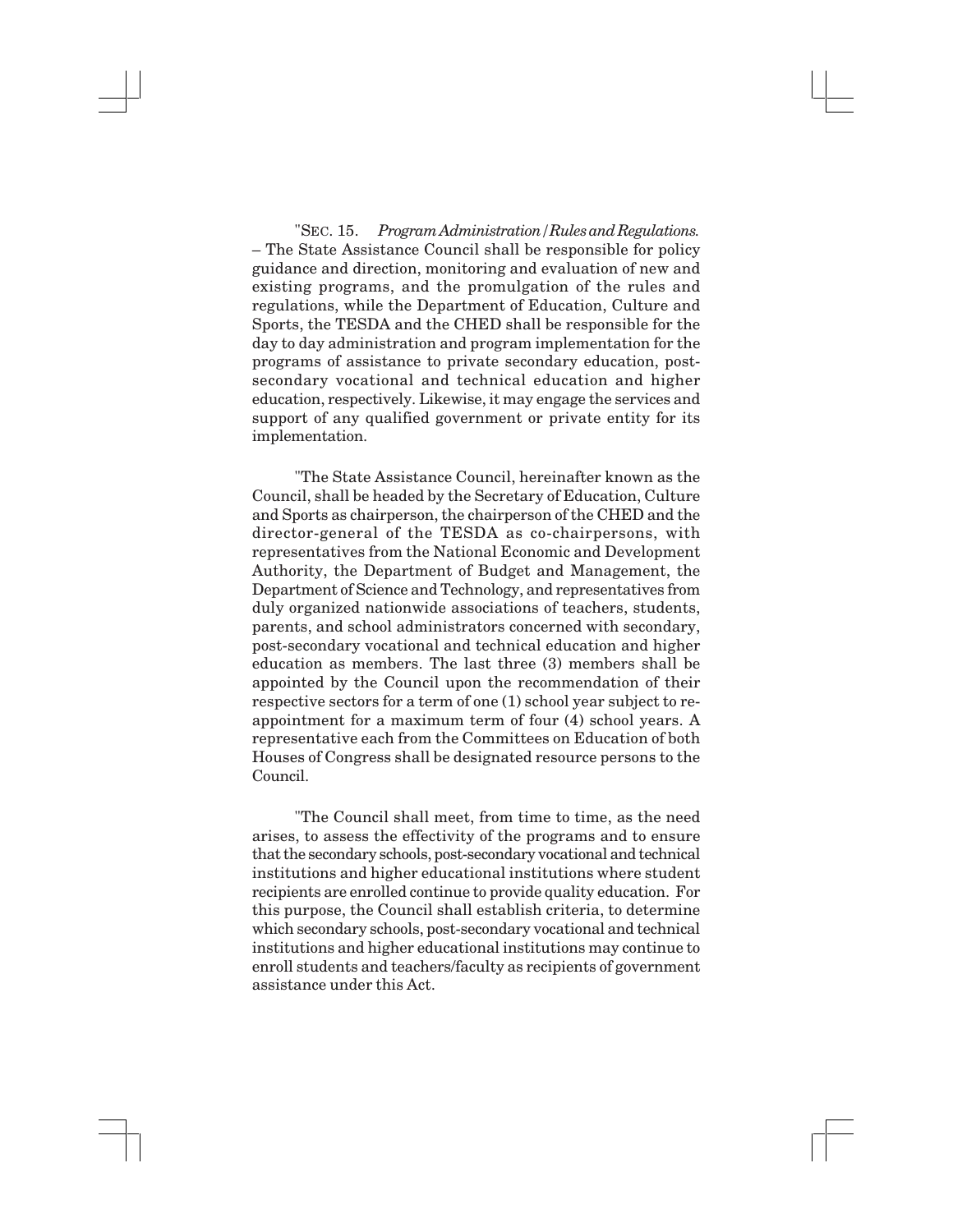"SEC. 16. *Appropriations.* – The amount needed to implement these programs shall be provided for in the annual General Appropriations Act for the year 1998. The appropriation of One billion pesos (P1,000,000,000) already appropriated under the General Appropriations Act of 1998 shall be used for this purpose.

"All funds appropriated for this purpose shall be constituted as a trust fund to be administered by the State Assistance Council, which shall be directly and automatically released to the different regional offices of the DECS.

"SEC. 17. *Penalties*. – In case of violations of the provisions of this Act or the rules and regulations promulgated pursuant thereto by an institution, the Department of Education, Culture and Sports, the TESDA and the CHED, upon the recommendation of the Council, may bar the institution from participating in or benefiting from the programs of this Act, and from other programs of the Department, without prejudice to administrative and criminal charges as may be filed against the school and/or its responsible officers under existing laws.

"SEC. 18. *Repealing Clause*. – All laws and decrees, particularly Presidential Decree Nos. 932 and 1371, and such letters of instructions, rules and regulations or parts thereof which are inconsistent with this Act are hereby repealed or modified accordingly.

"SEC. 19. *Separability Clause*. – If any provision of this Act is declared unconstitutional, the same shall not affect the validity and effectivity of the other provisions not affected thereby.

"SEC. 20. *Effectivity Clause.* – This Act shall take effect immediately upon its publication in English in an English newspaper and in Filipino in a Filipino newspaper, both of general circulation: *Provided,* That the implementation of new programs of assistance provided in this Act shall be effective in the school year of the succeeding fiscal year within which the appropriations necessary to implement the new programs shall have been approved into law."